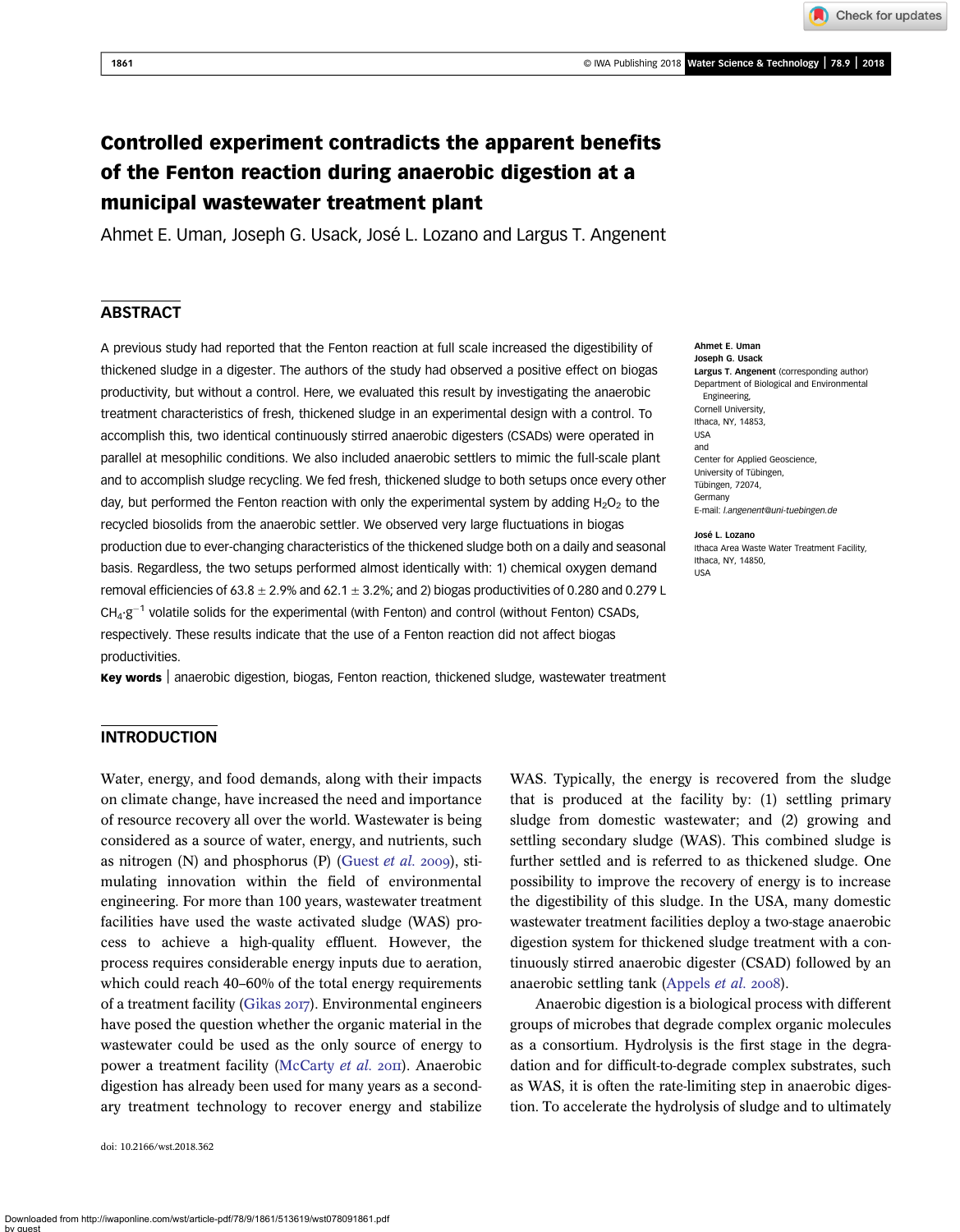<span id="page-1-0"></span>enhance the biogas productivity (i.e., yield) and solids removal efficiency, several pretreatment methods have been utilized. The mechanism for improving the digestibility of sludge is to make the intracellular material accessible by cell membrane breakage. The methods include: (1) biological methods, such as temperature-phased anaerobic digestion ([Han & Dague](#page-9-0)  $1997$ ); (2) mechanical methods, such as ultrasound and maceration [\(Khanal](#page-9-0) et al.  $2007$ ; Cho [et al.](#page-8-0)  $20I4$ ); (3) thermal methods, such as thermohydro-lysis [\(Bougrier](#page-8-0) [et al.](#page-9-0) 2008; Pilli et al. 2015; [Li & Yu](#page-9-0) 2016); (4) thermochemical methods, such as hydrothermal lique-faction [\(Posmanik](#page-9-0) et al. 2017; [Angenent](#page-8-0) et al. 2018); and (5) chemical methods, such as ozone  $(O_3)$  and alkali treatment ([Bougrier](#page-8-0) [et al.](#page-8-0) 2006; Cho et al. 2014).

Instead of calcium hydroxide  $(Ca(OH)_2)$ , sodium hydroxide (NaOH), magnesium hydroxide  $(Mg(OH)_2)$ , or potassium hydroxide (KOH) as chemical additions for alkali sludge pre-treatment [\(López Torres & Espinosa Lloréns](#page-9-0) 2008), hydrogen peroxide  $(H_2O_2)$  has also been added to pretreat lignocellulosic biomass with the Fenton reaction before anaerobic digestion ([Michalska](#page-9-0) *et al.* 2012). The application of  $H_2O_2$ itself is not effective, but rather a strong oxidative power is triggered by the presence of other substances to generate hydroxyl radicals  $\langle$  OH) and hydroperoxyl radicals  $(HO_{2}$ <sup>\*</sup>), which are some of the most reactive chemical species known [\(Bishop](#page-8-0) *et al.* 1968). Iron(II) and  $H_2O_2$  can generate •OH directly, while iron(III) and  $H_2O_2$  can generate  $HO_2$ • directly, and then •OH after another reaction of the formed iron(II) and more  $H_2O_2$  ([Bishop](#page-8-0) *et al.* 1968). Other chemical species that can form radicals with  $H_2O_2$  are  $O_3$  and ultra-violet light ([Neyens & Baeyens](#page-9-0) 2003). A study by [Lozano](#page-9-0) (2010) reported the application of the Fenton reaction to recycled biosolids from the anaerobic digester to improve the digestibility of sludge at a wastewater treatment facility, and he reported an increase in biogas production of 13%. Because this had been implemented in a full-scale treatment plant, however, it was not possible to include a control. Similar results, especially increased biosolid disintegration, have also been reported in other studies ([Cacho Rivero](#page-8-0) et al. 2006; [Eskicioglu](#page-8-0) et al. 2008; [Shahriari](#page-9-0) et al. 2012), which further substantiates the effectiveness of certain oxidative treatments. However, so far, only short-term, laboratoryscale experiments using batches of uniform wastewater sludge have been employed. These experiments would not capture the potentially important role of daily or seasonal changes in sludge composition on the long-term effectiveness of oxidative treatment.

Here, our objective was to conduct a controlled experiment to determine whether treating recycled biosolids with the Fenton reaction would augment biogas production and solids destruction as previously reported. Moreover, to account for sludge variability and to better mimic full-scale conditions, we operated two pilot-scale anaerobic digester systems during a 280-day period at a real wastewater treatment facility, using fresh thickened sludge taken directly from the thickening unit.

### MATERIALS AND METHODS

#### System setup and inoculum

Two CSADs were operated at mesophilic conditions  $(32 \pm 1 \degree C)$  with an effective volume of 45 L each (Figure 1(a)). Mixing was achieved by circulating 1.04 L $\cdot$ min<sup>-1</sup> of the head



Figure 1 | Setup of the 45-L continuously stirred anaerobic digester (CSAD) and anaerobic settler with biosolids recycling: (a) picture of pilot-scale CSADs on the right and anaerobic settlers on the left; (b) schematic of the pilot-scale CSADs. The grey box shows the substrate preparation procedure. The influent mixtures for both the experimental and control system consisted of recycled biosolids and fresh, thickened sludge. For the experimental system, the  $H_2O_2$  was first added to the recycled biosolids to complete the Fenton reaction before being fed to the CSAD.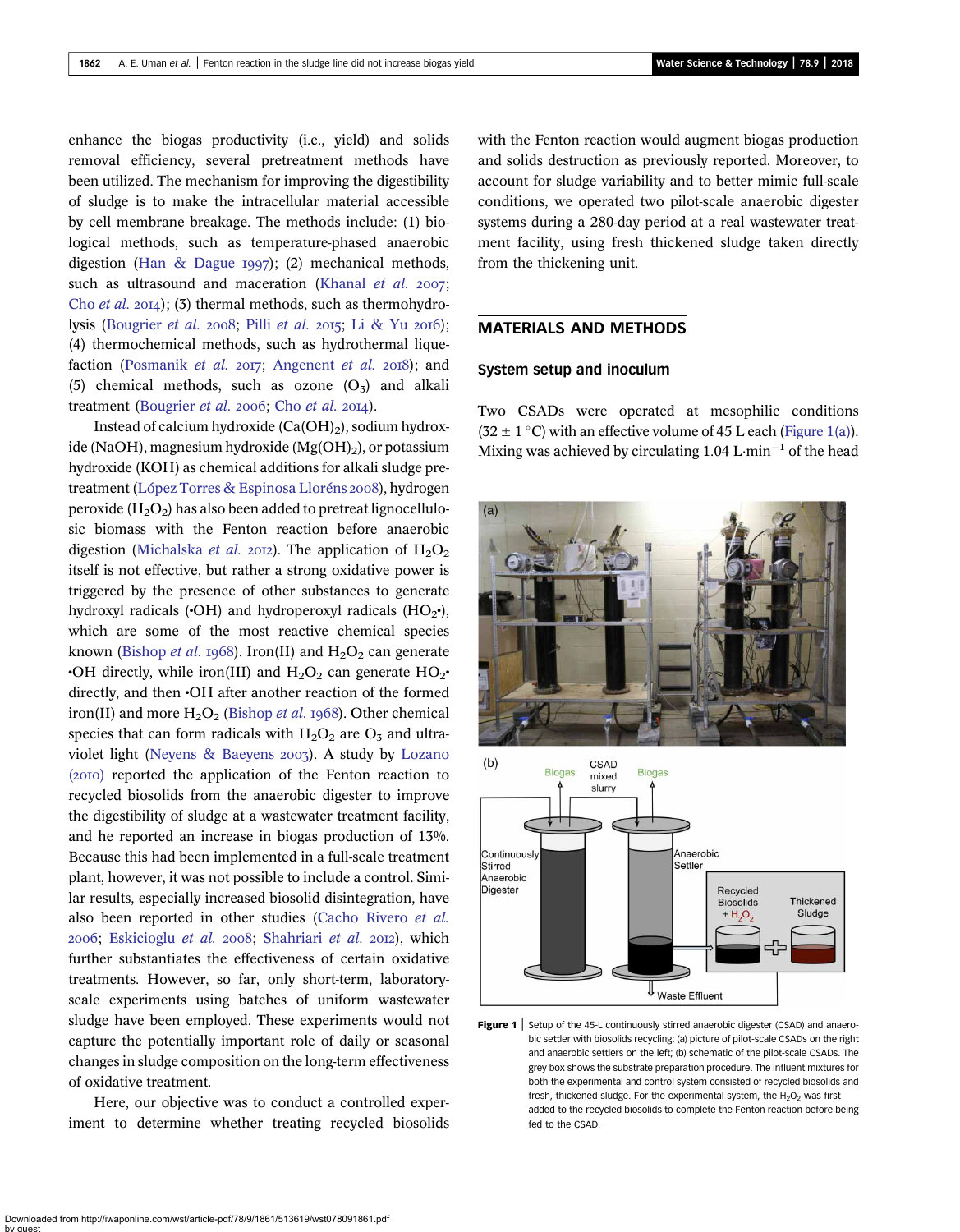space biogas from top to the bottom of the CSADs by using peristaltic pumps (Cole-Parmer; Vermon Hills, IL, USA). Two anaerobic settlers were built similar to the CSADs except that mixing and heating were omitted. These anaerobic settlers were operated at room temperature  $(25 \pm 1 \degree C)$ . One CSAD was placed in series with one anaerobic settler to achieve two identical two-stage systems. The CSADs and anaerobic settlers were inoculated by filling them with active biomass containing  $9.57 \pm 0.1$  g·L<sup>-1</sup> volatile solids (VS) from the full-scale CSAD of the Ithaca Area Waste Water Treatment Facility (IAWWTF).

#### Influent composition and experimental conditions

To mimic the influent composition of the full-scale system, fresh, thickened sludge, consisting of primary sludge, secondary sludge, tertiary sludge, and additional co-substrates, such as septage, alkaline hydrolysate [\(Usack & Angenent](#page-9-0)  $2015$ ), acid whey (Xu [et al.](#page-9-0)  $2018$ ), and de-icing fluid ([Gruden](#page-9-0) et al. ), was taken from the thickening unit of the IAWWTF immediately before feeding. This thickened sludge was then combined at a 1:1 ratio  $(v/v)$  with the recycled biosolids that had been decanted from the anaerobic settler of the pilot-scale system [\(Figure 1\(b\)](#page-1-0)). A total volume of  $6 L$  of this influent mixture was fed every other day to each of the two CSADs, resulting in a hydraulic retention time (HRT) of 30 days for the CSAD and 60 days for the total system. Both experimental and control systems were operated under identical operating conditions during Phase I (Days 0–179). During Phase II (Days 180–219), 2.2 mL of 50%  $H<sub>2</sub>O<sub>2</sub>$  was added into the recycled biosolids of the anaerobic settler to obtain a 0.03% (v/v) concentration. After manual mixing and an approximate 10-min reaction time to complete the Fenton reaction, the recycled biosolids and the fresh, thickened sludge were added to the CSADs. During Phase III (Days 220–280), the  $H<sub>2</sub>O<sub>2</sub>$  amount was increased 10 times to obtain a 0.3% (v/v) concentration.

#### Monitoring parameters and analytical methods

Every alternate day, biogas production (Actaris Meterfabriek, Delft, the Netherlands), CSAD temperature, effluent pH (AB15+, Fisher-Scientific, Pittsburg, PA, USA), and ambient pressure and temperature were monitored. Biogas production was corrected for ambient temperature and pressure to  $25^{\circ}$ C and 101.6 kPa. Alkalinity, ammonium (Model Orion 95-12; Thermo-Scientific, Waltham, MA, USA), soluble chemical oxygen demand (SCOD), total chemical oxygen demand (TCOD), total volatile fatty acids

(TVFAs), total solids (TS), and VS analyses were performed for the influent and effluent of the CSADs and anaerobic settlers. Biogas composition was measured using a gas chromatograph (SRI Instruments 8610C, Lehigh Valley, PA, USA), which was equipped with a thermal conductivity detector and a packed column (0.3-m HaySep-D packed Teflon; Restek, Bellefonte, PA, USA).

## Biochemical methane potential analysis

The biochemical methane potential (BMP) method for measuring the methane production yield of the substrate with an increasing application of  $H_2O_2$  was performed according to [Posmanik](#page-9-0) et al.  $(2017)$ . For substrate preparation, varying percentages (i.e., 0, 0.037, 0.19, 0.37, 0.55, 0.74, and 1.85% (v/v)) of  $H<sub>2</sub>O<sub>2</sub>$  was added into the recycled biosolids from the anaerobic settler of the control pilot-scale bioreactor setup (no  $H_2O_2$  addition). To avoid inhibiting the methanogens within the BMP analysis,  $H_2O_2$  was allowed to react with the recycled biosolids for 2 h. Next, fresh, thickened sludge from the thickeners at the IAWWTF was then added to the mixture at 1:1  $(v/v)$  to mimic the same conditions compared to the pilot-scale anaerobic digestion system. The resulting solution of recycled biosolids with  $H<sub>2</sub>O<sub>2</sub>$  and thickened sludge from the WWTP was then added to the empty 250-mL media bottles. Subsequently, the nutrient solution, which included required trace elements and nutrients ([Posmanik](#page-9-0) et al. 2017), was added to the bottles. Finally, the inoculum, which consisted of the effluent from the pilot-scale CSAD, was added to the bottles. The inoculum:substrate ratio was 2:1 (VS basis). Control bottles only included the nutrient solution and the inoculum. All bottles were flushed with nitrogen, sealed, and stored at  $32 \degree C$  for 30 days. Biogas volume and content measurements were made periodically using a wet-syringe method and gas chromatography (HP Hewlett Packard 5890 Series II, Palo Alto, CA, USA).

## RESULTS AND DISCUSSION

The two bioreactor systems, consisting of a CSAD followed by an anaerobic settler, achieved similar biogas production, chemical oxygen demand (COD) removal efficiencies, solids removal efficiencies, and ammonia concentrations during the identical operating conditions and feeding strategies of Phase I [\(Table 1;](#page-3-0) [Figure 2\)](#page-4-0). Both systems showed equally variable performance parameters that were proportional to the always-changing influent composition. The influent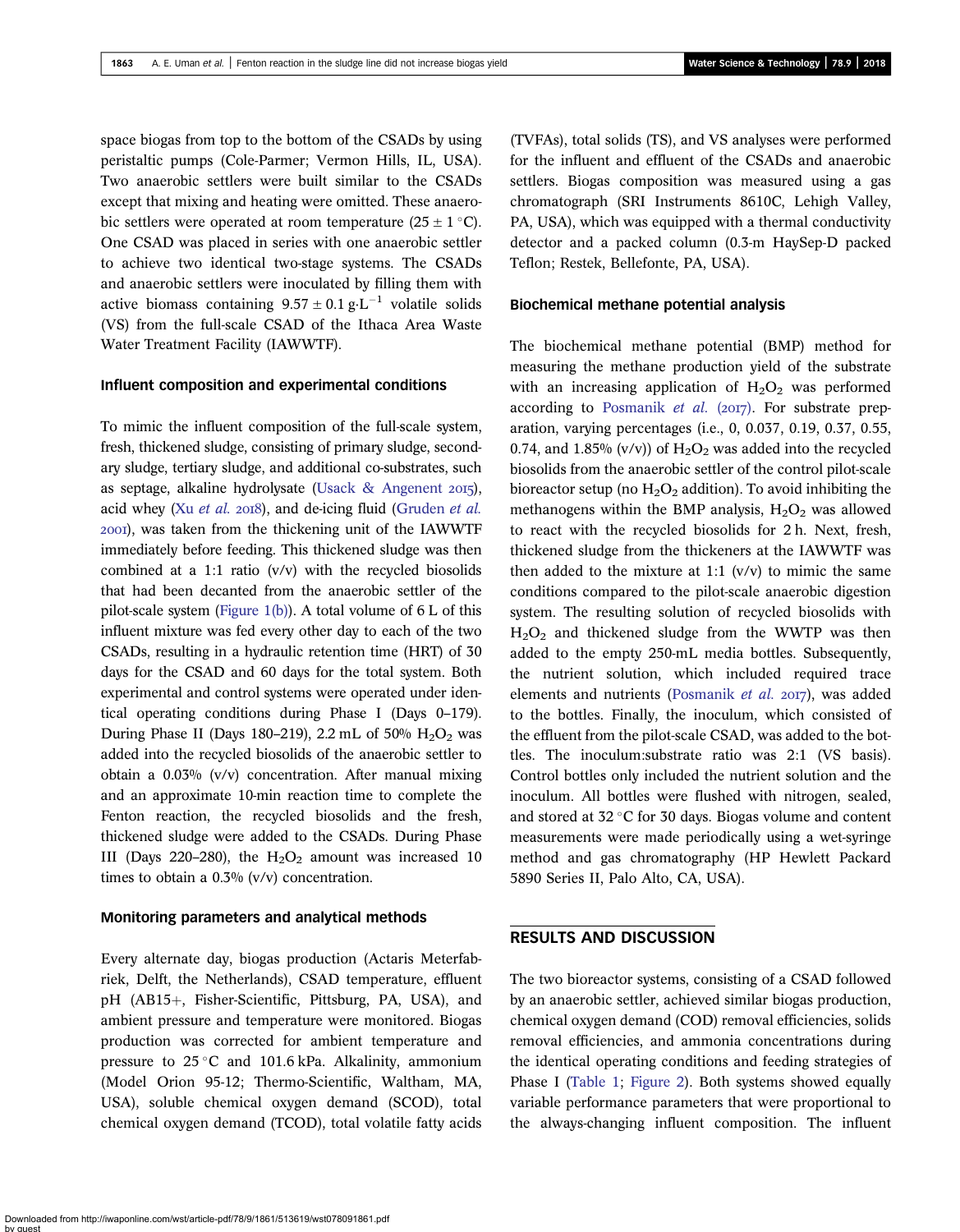|                              |                   |                                            | <b>Experimental</b>                   |                             |                             | <b>Control</b>                 |                             |                             |
|------------------------------|-------------------|--------------------------------------------|---------------------------------------|-----------------------------|-----------------------------|--------------------------------|-----------------------------|-----------------------------|
| Parameter                    | Form              | <b>Units</b>                               | Phase I                               | Phase II                    | <b>Phase III</b>            | Phase I                        | <b>Phase II</b>             | <b>Phase III</b>            |
| Biogas production<br>rate    |                   | $L \cdot d^{-1}$                           | $11.99 \pm 5.9^{\rm a}$<br>$(n = 90)$ | $11.87 \pm 5.4$<br>$(n=14)$ | $10.21 \pm 3$<br>$(n=31)$   | $11.92 \pm 6^a$<br>$(n = 90)$  | $11.59 \pm 5.5$<br>$(n=14)$ | $10.36 \pm 3$<br>$(n=31)$   |
| <b>COD</b><br>concentration  | <b>TCOD</b>       | $g \cdot L^{-1}$                           | $17.93 \pm 0.6$<br>$(n=20)$           | $18.75 + 0.5$<br>$(n=4)$    | $20.04 + 0.9$<br>$(n=4)$    | $17.18 + 0.62$<br>$(n=20)$     | $18.77 + 0.71$<br>$(n=4)$   | $19.82 + 0.41$<br>$(n=4)$   |
|                              | <b>SCOD</b>       | $mg \cdot L^{-1}$                          | $272.4 \pm 13.7$<br>$(n=21)$          | $256.9 \pm 10.3$<br>$(n=5)$ | $287.1 \pm 12.2$<br>$(n=5)$ | $269.9 \pm 10.6$<br>$(n=21)$   | $262.3 \pm 9.8$<br>$(n=5)$  | $257.9 \pm 14.1$<br>$(n=5)$ |
| COD removal<br>efficiency    | <b>TCOD</b>       | 0/0                                        | $58.9 \pm 7.7$<br>$(n=20)$            | $63.75 \pm 2.9$<br>$(n=4)$  | $68.10 \pm 11.2$<br>$(n=4)$ | $62.63 \pm 8.7$<br>$(n=20)$    | $62.12 \pm 3.2$<br>$(n=4)$  | $60.81 \pm 16.7$<br>$(n=4)$ |
|                              | <b>SCOD</b>       | 0/0                                        | $79.60 \pm 9.5$<br>$(n=21)$           | $86.80 \pm 8.2$<br>$(n=4)$  | $91.75 \pm 1.2$<br>$(n=4)$  | $79.70 \pm 9.8$<br>$(n=21)$    | $84.64 \pm 8.5$<br>$(n=4)$  | $91.02 \pm 1.5$<br>$(n=4)$  |
| <b>TVFA</b><br>concentration |                   | $mg \cdot L^{-1}$ 55.2                     |                                       | 70.6                        | 51.2                        | 45.2                           | 54.05                       | 55.2                        |
| Ammonia<br>concentration     | N                 | $mg \cdot L^{-1}$ 728.4                    |                                       | 945.4                       | 778.4                       | 726.8                          | 910.7                       | 745.8                       |
| Solids<br>concentration      | <b>TS</b>         | $g \cdot L^{-1}$                           | $18.42 \pm 0.11$<br>$(n=10)$          | $21.25 \pm 0.14$<br>$(n=4)$ | $18.23 \pm 0.37$<br>$(n=5)$ | $18.89 \pm 0.69$<br>$(n = 10)$ | $22.03 \pm 0.09$<br>$(n=4)$ | $17.86 \pm 0.11$<br>$(n=5)$ |
|                              | <b>VS</b>         | $\mathbf{g}\mathbf{\cdot} \mathbf{L}^{-1}$ | $10.68 \pm 0.12$<br>$(n = 10)$        | $11.69 \pm 0.12$<br>$(n=4)$ | $9.68 \pm 0.18$<br>$(n=5)$  | $11.10 \pm 0.62$<br>$(n = 10)$ | $12.26 \pm 0.05$<br>$(n=4)$ | $9.57 \pm 0.09$<br>$(n=5)$  |
| Solids removal<br>efficiency | <b>TS</b>         | 0/0<br>0/0                                 | $56.53 \pm 5.4$<br>$(n=10)$           | $57.54 \pm 2.0$<br>$(n=4)$  | $58.52 \pm 6.4$<br>$(n=5)$  | $59.12 \pm 5.3$<br>$(n = 10)$  | $55.51 \pm 2.3$<br>$(n=4)$  | $53.23 \pm 13.8$<br>$(n=5)$ |
|                              | <b>VS</b>         | 0/0                                        | $61.05 \pm 4.9$<br>$(n=10)$           | $63.98 \pm 3.0$<br>$(n=4)$  | $61.84 \pm 7.0$<br>$(n=5)$  | $62.74 \pm 4.8$<br>$(n = 10)$  | $60.52 \pm 2.1$<br>$(n=4)$  | $56.13 \pm 15.7$<br>$(n=5)$ |
| Alkalinity                   | CaCO <sub>3</sub> | $mg·L^{-1}$                                | 3,750                                 | 3,680                       | 3,640                       | 3,690                          | 3,700                       | 3,620                       |
| pH                           |                   |                                            | $7.09 \pm 0.21$<br>$(n = 90)$         | $6.91 \pm 0.12$<br>$(n=14)$ | $6.92 \pm 0.16$<br>$(n=31)$ | $7.11 \pm 0.17$<br>$(n = 90)$  | $6.93 \pm 0.14$<br>$(n=14)$ | $6.94 \pm 0.15$<br>$(n=31)$ |

<span id="page-3-0"></span>Table 1 | Summary of average performance data or average effluent concentrations for experimental and control CSADs during the entire operating period

<sup>a</sup>First 30 days excluded for both CSADs. In addition, a correction factor of 0.704 L·d<sup>-1</sup> was subtracted from all the data through days 30–180 for only the experimental CSAD due to an experimental error in biogas production measurement. Error bars represent the standard deviation of the measurements.

TCOD concentration for the fresh thickened sludge was particularly variable, in the range  $11-38$  g·L<sup>-1</sup> ([Figure 2\(b\)](#page-4-0)), which is partly caused by constant changes in the relative proportion of primary sludge, secondary sludge, tertiary sludge, and additional co-substrates. The TCOD concentration of the combined thickened sludge and recycled biosolids was also variable, in the range 29–68  $g \cdot L^{-1}$ . Considering the high variably of the influent, it is notable that such a high level of consistency between the bioreactor systems was achieved [\(Figure 2\)](#page-4-0). The CSADs were responsive to these fluctuations and produced equally varying biogas production rates in accordance with the changing COD loading rates (Figure  $2(a)-2(c)$ ), while the anaerobic settlers produced very little biogas (i.e., approximately 2% of that produced by the CSADs).

The concentrations of ammonia and TVFAs, which are break-down products of hydrolysis, could be inhibitory to anaerobic digestion when their concentrations are higher than approximately 4,500 mg  $N \cdot L^{-1}$  for total ammonia ([De](#page-8-0) [Baere](#page-8-0) *et al.* 1984) and 1,000 mg·L<sup>-1</sup> for TVFAs ([Speece](#page-9-0) ). For our study, the ammonia concentration remained within the recommended range for anaerobic digestion and did not exceed these limits ([Figure 2\(d\)](#page-4-0); Table 1). The TVFA concentrations remained below  $75 \text{ mg} \cdot \text{L}^{-1}$ (Table 1), resulting in relatively low SCOD concentrations throughout the entire operating period of approximately 250 mg·L<sup>-1</sup> [\(Figure 2\(c\)\)](#page-4-0). Alkalinity was measured as calcium carbonate  $(CaCO<sub>3</sub>)$  and was used to observe the stability of the CSADs. An alkalinity level of 2,530– 5,890 mg CaCO<sub>3</sub>·L<sup>-1</sup> was observed during the operating period for the CSADs (Table 1). The evaluation of all these concentrations in combination with a neutral pH (Table 1) indicates that stable conditions were maintained during the entire operating period.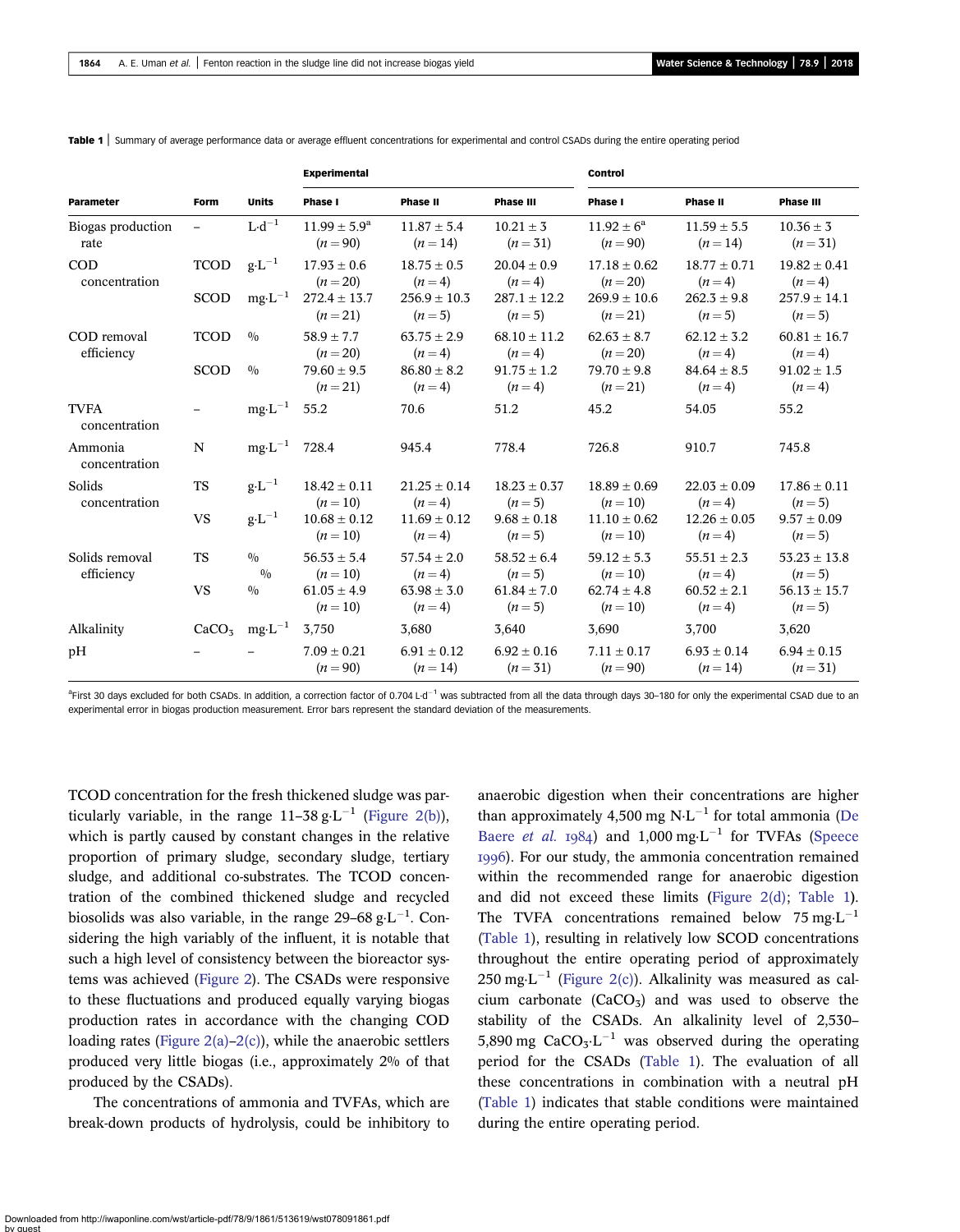<span id="page-4-0"></span>

Figure 2 | Operating and performance data for the CSADs: (a) biogas production rate; (b) TCOD concentration of influent and effluent; (c) SCOD concentration of effluent and TVFA concentration of influent; (d) ammonia concentration of effluent; (e) solids concentrations of effluent. Phase I: no H<sub>2</sub>O<sub>2</sub> added; Phase II: 0.03% (v/v) H<sub>2</sub>O<sub>2</sub> added into the recycled biosolids of the experimental system; Phase III: 0.3% (v/v) H<sub>2</sub>O<sub>2</sub> added into the recycled biosolids of the experimental system. Error bars represent the standard deviation of the measurements.

We had anticipated similar performance parameters between both bioreactor setups during Phase I when they were operated identically. Other studies had already observed similar performances and community structures for identical operating conditions between bioreactors [\(Vanwonterghem](#page-9-0) et al. 2014; [Werner](#page-9-0) et al. 2014). It was a surprise to us that this consistency between experimental and control bioreactor setups was also observed during Phases II and III when  $H_2O_2$  was applied. The average biogas production rates remained similar at 11.87 and 10.21  $L \cdot d^{-1}$  for the experimental CSAD and 11.59 and  $10.37 \mathrm{L} \cdot \mathrm{d}^{-1}$  for the control CSAD during Phases II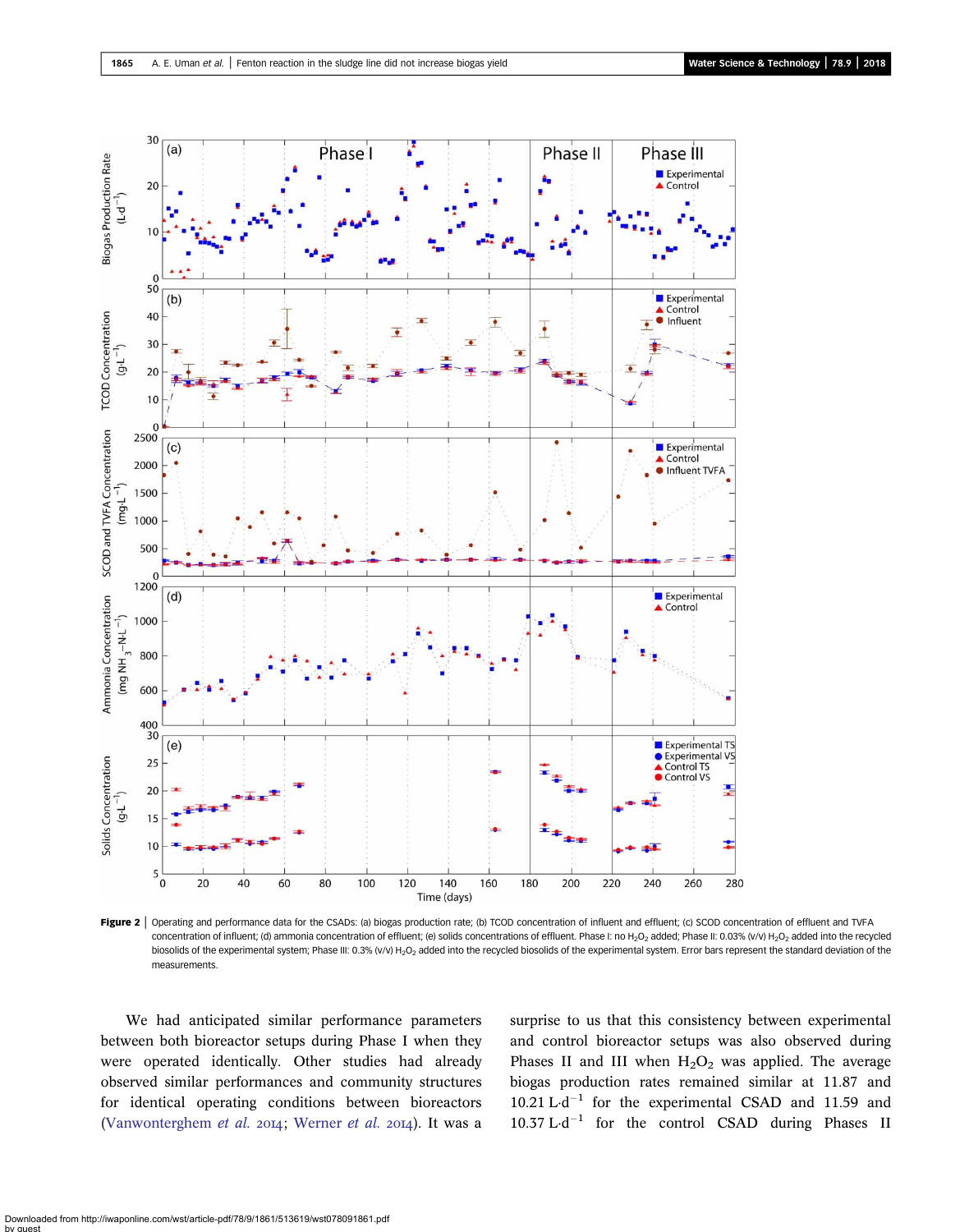<span id="page-5-0"></span>and III, respectively ([Figure 2\(a\)](#page-4-0); [Table 1](#page-3-0)). A paired sample t-test comparing the biogas production rates between the experimental and control CSADs throughout the entire operating period showed no statistical difference at an  $\alpha$ -value of 0.05, resulting in a *p*-value of 0.93. The overall hydrolysis was similar, resulting in the same TCOD concentrations of  $18.75 \pm 0.5$  and  $20.04 \pm 0.9$  g·L<sup>-1</sup> for the experimental CSAD and  $18.77 \pm 0.71$  and  $19.82 \pm 0.71$  $0.41$  g·L<sup>-1</sup> for the control CSAD during Phases II and III, respectively ([Figure 2\(b\)](#page-4-0)). SCOD concentrations of the effluents from the CSADs were rather stable and showed no change in Phases II and III or between experimental and control CSADs (Figure  $2(c)$ ). Finally, the ammonia and solids concentrations were also similar, showing that hydrolysis was not different between the bioreactor setups ([Figure 2\(d\)](#page-4-0) and [2\(e\)\)](#page-4-0). Stable ammonia and solids concentrations were also observed in two similar studies conducted by [Cacho Rivero](#page-8-0) et al.  $(2005, 2006)$ . The dosing rates of  $H_2O_2$  in these studies (i.e., 0.5, 1.0, and 2.0 g  $H_2O_2·g^{-1}$  volatile suspended solids), were considerably higher than the dosing rate used in this study, which suggests  $H_2O_2$  availability is not an important determinant of oxidative treatment effectiveness.

With the equal performances for the CSADs for the experimental and control systems after placing the Fenton reaction in the digester sludge line for the test system only, the possibility could have emerged that the performance for the anaerobic settler within the experimental setup was improved. However, we did not observe this shift in importance in treatment performance for the experimental system compared to the control system (Figure 3). Based on TCOD concentration (Figure 3(a)), SCOD concentration (Figure  $3(b)$ ), and ammonia concentration (Figure  $3(c)$ ) in the effluent of the anaerobic settler, we did not observe a consistent difference in the treatment performance before and after the Fenton reaction application for the experimental system (between Phase I and Phase II); nor did we observe such a difference between the experimental and control system. We have already discussed that the nonheated and non-mixed anaerobic settlers did not perform much of the treatment in terms of biogas production. This also holds true for hydrolysis, because the ammonia



Figure 3 | Performance data during the operation period for anaerobic settlers: (a) TCOD concentration; (b) SCOD concentration; (c) ammonia concentration. Phase I: no H<sub>2</sub>O<sub>2</sub> added; Phase II: 0.03% (V/V) H<sub>2</sub>O<sub>2</sub> added into the recycled biosolids of the experimental system; Phase III: 0.3% (V/V) H<sub>2</sub>O<sub>2</sub> added into the recycled biosolids of the experimental system. Error bars represent the standard deviation of the measurements. For (c) we did not use zero at the origin of the y-axis to better compare the ammonia concentrations.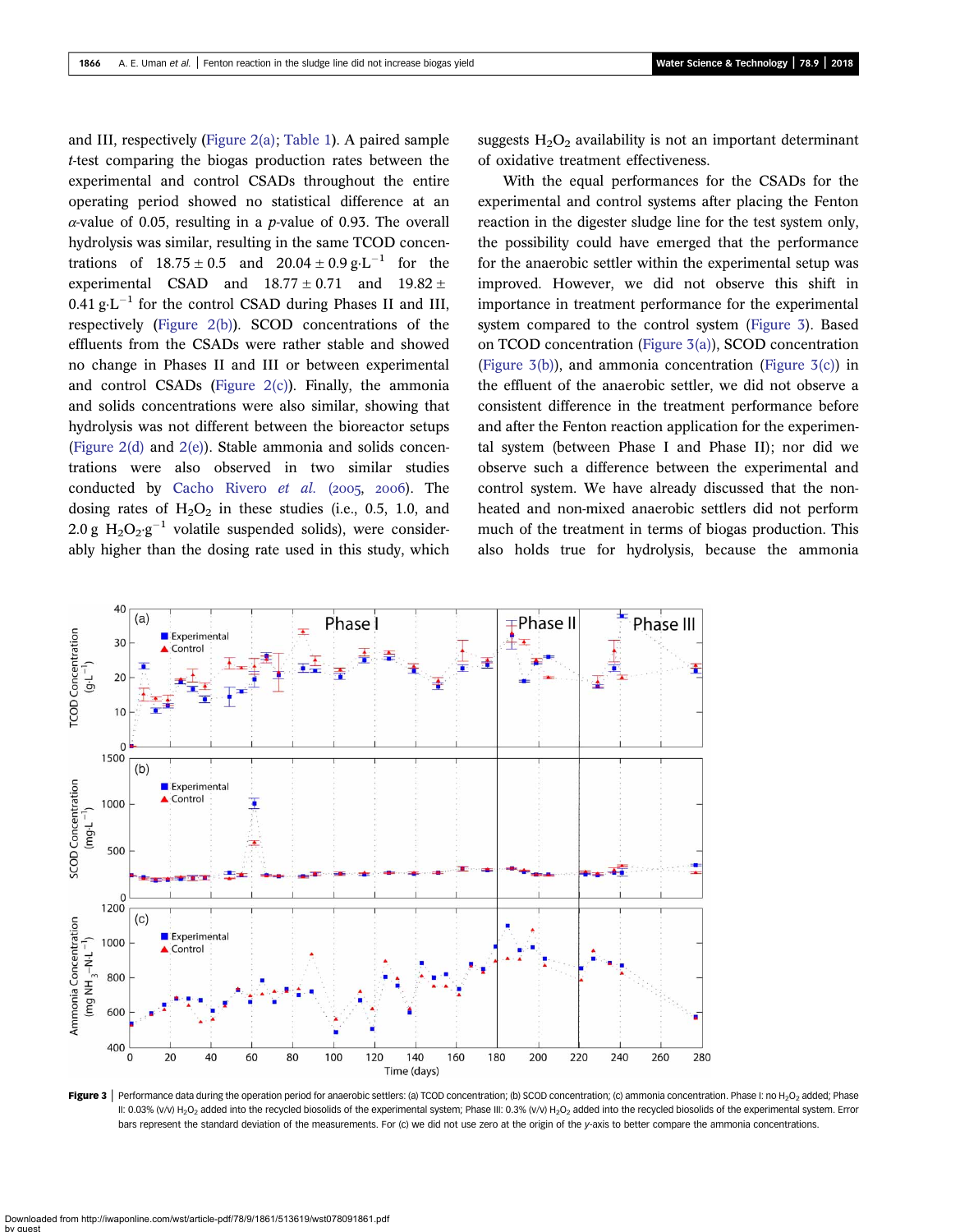<span id="page-6-0"></span>concentrations were not considerably different between systems at the end of the operating period (Phase III in [Figure 3\(c\)](#page-5-0)).

 $H<sub>2</sub>O<sub>2</sub>$  addition, therefore, did not cause any noticeable performance change for the overall experimental system when compared to the overall control system during either Phase II or III. However,  $H_2O_2$  addition to the recycled biosolids material did increase its SCOD concentration, resulting in a different recycled biosolids between the experimental and control system (Figure  $4(a)$ ). The SCOD concentration for the  $H_2O_2$ -treated recycled biosolids was approximately 1.5 times higher than that of the untreated biosolids during Phase II (Figure 4(a)). The SCOD concentration was approximately two times higher for the treated recycled biosolids compared to the untreated recycled biosolids after a 10 times higher concentration of  $H_2O_2$  was applied during Phase III (Figure 4(a)). These increases in SCOD concentration are within the range of values observed in other studies, such as between the ∼20–40% increase observed by [Shahriari](#page-9-0) et al. (2012) and the ~400% increase observed by [Eskicioglu](#page-8-0) et al. (2008). The higher concentrations of SCOD occurred because of the formation of free radicals as a result of the Fenton reaction, with a noticeable and immediate foam formation when applied to recycled biosolids. Yet, while the free radicals increased the speed of disintegration of some particulate solids in the recycled biosolids, the relatively long HRT of the CSADs rendered this effect inconsequential, providing ample time for regular hydrolysis in the first-stage bioreactor to take place.

Also, in a previous pretreatment study of a mixture of primary and secondary sludge, the application of ultrasound to the fresh sludge had increased the SCOD concentration considerably, but the combination of ultrasound and  $H_2O_2$ application did not result in a further increase in SCOD concentration compared to the ultrasound treatment alone. The  $H<sub>2</sub>O<sub>2</sub>$  application of fresh sludge without ultrasound treatment had increased the SCOD concentration slightly [\(Grönroos](#page-9-0) *et al.* 2005). Of course, the sludge quality is important and treatment before or after anaerobic digestion



Figure 4 | Effluent characteristics of the recycled sludge with and without H<sub>2</sub>O<sub>2</sub> during the operating period for recycled biosolids: (a) SCOD concentration; (b) TCOD concentration; (c) VS concentration. Phase II: 0.03% (v/v) H<sub>2</sub>O<sub>2</sub> added into the recycled biosolids of the experimental system; Phase III: 0.3% (v/v) H<sub>2</sub>O<sub>2</sub> added into the recycled biosolids of the experimental system. Error bars represent the standard deviation of the measurements. To more clearly show the differences for the recycled sludge, we did not use zero at the origin of the y-axes.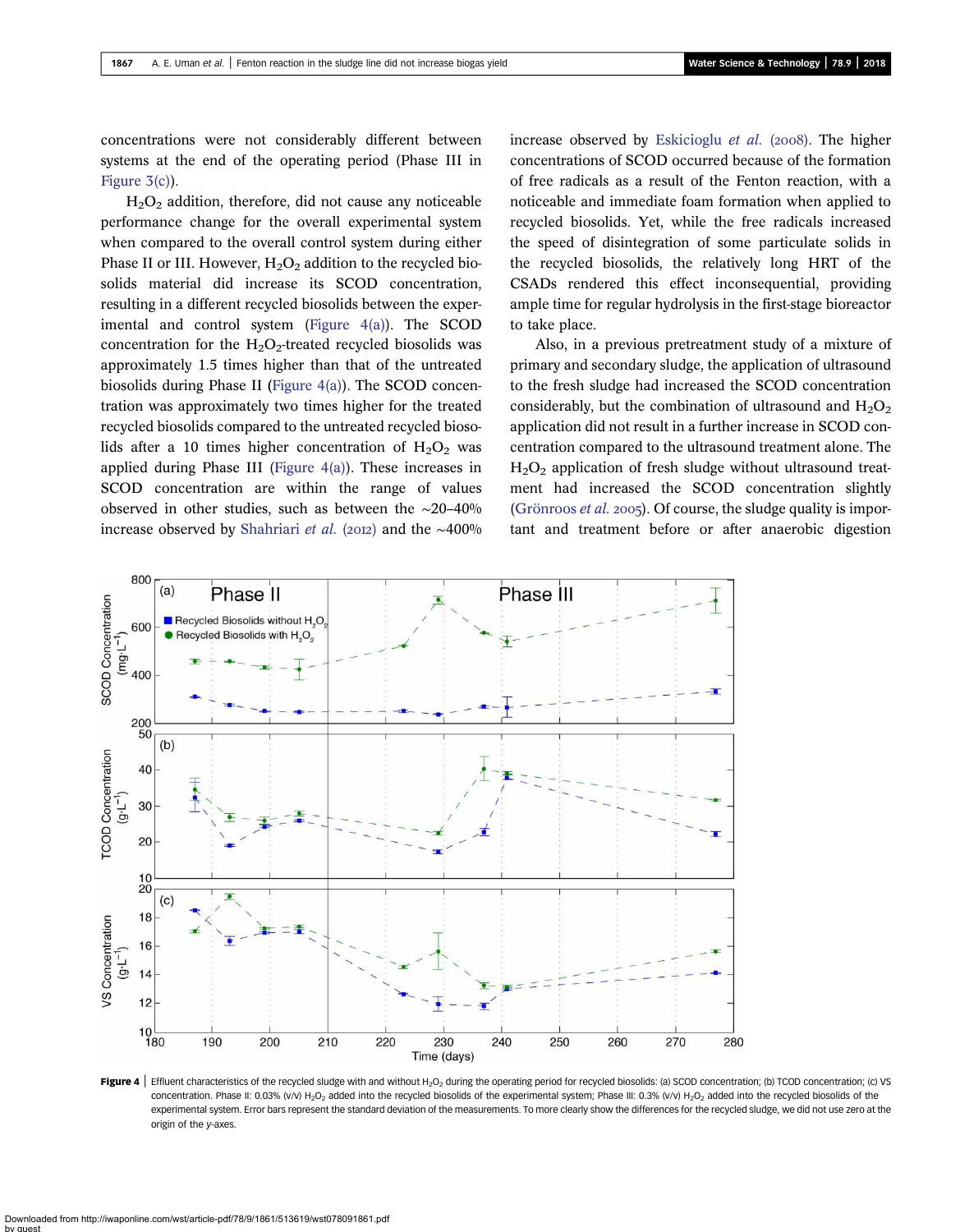treatment would result in a different outcome. [Bougrier](#page-8-0)  $et \ al. (2008)$  already discussed that if the sludge is readily biodegradable, the oxidative pretreatment would not be as effective. That is why we treated the recycled biosolids with  $H_2O_2$  after digestion.

Regardless of the higher concentration of SCOD in the recycled biosolids, the biogas production rates did not improve with  $H_2O_2$  treatment in our study. These findings are in agreement with a previous study during which  $H_2O_2$ was also added to recycled biosolids for a one-stage mesophilic anaerobic digester  $(37 \degree C, 8 \text{ L of active volume})$ . This previous study also included treatment of a mixture of primary and secondary sludge in their anaerobic digesters and the authors did not observe enhanced biogas production with  $H_2O_2$  addition ([Cacho Rivero](#page-8-0) et al. 2006). However, when they pretreated the recycled biosolids with heat at 90 °C and applied  $H_2O_2$ , a significant increase in biogas pro-duction rate was reported [\(Cacho Rivero](#page-8-0) et al. 2006). Here, we did not test the heating step, because the heating of large quantities of sludge was deemed uneconomical.

The BMP test also showed no significant difference in the ultimate biogas and methane production yield for the recycled biosolids when the  $H_2O_2$  concentration was increased (Figure  $5(a)$ – $5(c)$ ). At the end of a 30-day incubation period, the total methane production was between  $14.8 \pm 2.2$  and  $18.9 \pm 2.3$  mL for the seven treatments (0, 0.037, 0.19, 0.37, 0.55, 0.74, and 1.86% for  $n = 2, 3, 3, 3,$ 3, 3, and 3, respectively) (Figure 5(b)). The difference between the varying  $H_2O_2$  samples and the control was insignificant, resulting in p-values of 1.0, 0.45, 0.76, 0.57, 0.70, and 0.59 (*t*-test at an  $\alpha$ -value of 0.05). Thus, the bioreactor and the BMP results were in agreement in terms of the ultimate biogas and methane yields, and in addition showed that applying more  $H_2O_2$  would not have led to a different outcome.

While the biogas productivity was not enhanced, a higher TS removal efficiency was observed in our study for the experimental CSAD compared to the control CSAD. For example, at the end of Phase III, the TS removal efficiency was 58.5% and 53.2% for the experimental and



Figure 5 | Biochemical methane potential of varying H<sub>2</sub>O<sub>2</sub> samples: (a) cumulative biogas production; (b) cumulative methane production; (c) cumulative methane production when corrected for biomass concentration. Error bars represent the standard deviation of the measurements.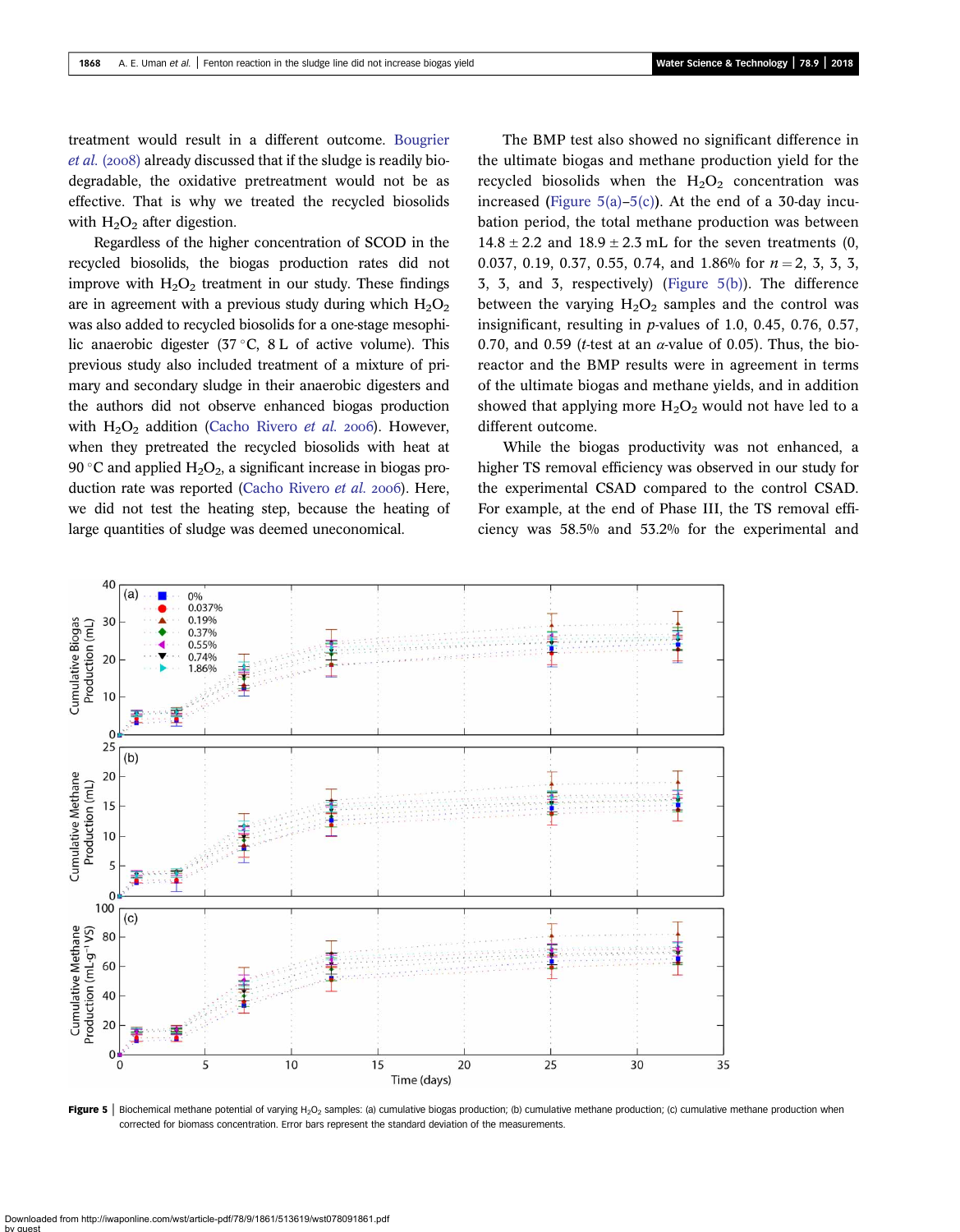<span id="page-8-0"></span>control CSADs, respectively ([Table 1](#page-3-0)). The TS concentrations for both CSADs were similar throughout the entire operating period (between 17.9 and 22.0  $g L^{-1}$  in [Table 1\)](#page-3-0), and the different TS removal efficiency must have, therefore, been affected by the higher TS concentration in the recycled biosolids. Indeed, the TCOD and solids concentration for the recycled biosolids from the experimental settler were higher than from the control set-tler [\(Figure 4\(b\)](#page-6-0) and [4\(c\)\)](#page-6-0).  $H_2O_2$  was reported to increase the dewaterability and settleablity, which in this circumstance was the likely reason for the increase in solids concentrations from the experimental settler compared to the control settler (Kim [et al.](#page-9-0) 2009).

We were unable to replicate the 13% increase in biogas production and 11.5% reduction in biosolids which was previously reported by [Lozano \(](#page-9-0)2010) from a full-scale implementation of the Fenton reaction. We believe that the temporal fluctuations of the biosolids quality in the thickeners at the IAWWTP are so large that observed changes in gas production could have been caused by variation in sludge characteristics, rather than improved digestibility. These results highlight the difficulty of evaluating performance changes in full-scale wastewater treatment facilities following process modifications. Moreover, it emphasizes the importance of performing controlled reactor experiments at either laboratory or pilot scale prior to fullscale implementation.

## **CONCLUSIONS**

We verified here that anaerobic digestion is a highly stable and predictable system once it reaches pseudo steady-state conditions and exhibits similar performances under identical operation conditions. We observed that two identical CSAD systems were able to achieve the same variable performances and responses during continuous variations in the influent quality. We also confirmed that the addition of  $H_2O_2$  to recycling biosolids after anaerobic digestion has the potential of accelerating the disintegration and hydrolysis rates of the biosolids itself, but that it had no effect on biogas production rates in our anaerobic digesters, which were characterized by a relatively long HRT of 30 days. An earlier observed increase in biogas production rate in a full-scale wastewater facility without a control was likely an artifact of the highly variable operating conditions and resulting performances (both daily and seasonally).

## ACKNOWLEDGEMENTS

A.E.U. acknowledges support from the Ministry of National Education, Turkey for a graduate fellowship. J.G.U. and L.T.A. are thankful for the support from the New York State Energy Research and Development Authority for providing financial support through the Environmental Monitoring, Evaluation, and Protection Program: Climate Change Adaptation Research (agreement no. 28264).

## **REFERENCES**

- Angenent, L. T., Usack, J. G., Xu, J., Hafenbradl, D., Posmanik, R. & Tester, J. W. 2018 [Integrating electrochemical, biological,](http://dx.doi.org/10.1016/j.biortech.2017.09.104) [physical, and thermochemical process units to expand the](http://dx.doi.org/10.1016/j.biortech.2017.09.104) [applicability of anaerobic digestion.](http://dx.doi.org/10.1016/j.biortech.2017.09.104) Bioresource Technology 247 (Supplement C), 1085–1094.
- Appels, L., Baeyens, J., Degrève, J. & Dewil, R. 2008 [Principles and](http://dx.doi.org/10.1016/j.pecs.2008.06.002) [potential of the anaerobic digestion of waste-activated sludge](http://dx.doi.org/10.1016/j.pecs.2008.06.002). Progress in Energy and Combustion Science 34 (6), 755–781.
- Bishop, D. F., Stern, G., Fleischman, M. & Marshall, L. S. 1968 [Hydrogen peroxide catalytic oxidation of refractory organics](http://dx.doi.org/10.1021/i260025a022) [in municipal waste waters](http://dx.doi.org/10.1021/i260025a022). Industrial and Engineering Chemistry Process Design and Development 7 (1), 110–117.
- Bougrier, C., Albasi, C., Delgenès, J. P. & Carrère, H. 2006 [Effect](http://dx.doi.org/10.1016/j.cep.2006.02.005) [of ultrasonic, thermal and ozone pre-treatments on waste](http://dx.doi.org/10.1016/j.cep.2006.02.005) [activated sludge solubilisation and anaerobic](http://dx.doi.org/10.1016/j.cep.2006.02.005) [biodegradability.](http://dx.doi.org/10.1016/j.cep.2006.02.005) Chemical Engineering and Processing: Process Intensification 45 (8), 711–718.
- Bougrier, C., Delgenès, J. P. & Carrère, H. 2008 [Effects of thermal](http://dx.doi.org/10.1016/j.cej.2007.07.099) [treatments on five different waste activated sludge samples](http://dx.doi.org/10.1016/j.cej.2007.07.099) [solubilisation, physical properties and anaerobic digestion.](http://dx.doi.org/10.1016/j.cej.2007.07.099) Chemical Engineering Journal 139 (2), 236–244.
- Cacho Rivero, J. A., Madhavan, N., Suidan, M. T., Ginestet, P. & Audic, J.-M. 2005 [Oxidative and thermo-oxidative co](http://dx.doi.org/10.2166/wst.2005.0523)[treatment with anaerobic digestion of excess municipal](http://dx.doi.org/10.2166/wst.2005.0523) [sludge.](http://dx.doi.org/10.2166/wst.2005.0523) Water Science and Technology 52 (1–2), 237–244.
- Cacho Rivero, J. A., Madhavan, N., Suidan, M. T., Ginestet, P. & Audic, J.-M. 2006 [Oxidative co-treatment using hydrogen](http://dx.doi.org/10.2175/106143005X101647) [peroxide with anaerobic digestion of excess municipal](http://dx.doi.org/10.2175/106143005X101647) [sludge.](http://dx.doi.org/10.2175/106143005X101647) Water Environment Research 78 (7), 691–700.
- Cho, S.-K., Ju, H.-J., Lee, J.-G. & Kim, S.-H. 2014 [Alkaline](http://dx.doi.org/10.1016/j.biortech.2014.03.138)[mechanical pretreatment process for enhanced anaerobic](http://dx.doi.org/10.1016/j.biortech.2014.03.138) [digestion of thickened waste activated sludge with a novel](http://dx.doi.org/10.1016/j.biortech.2014.03.138) [crushing device: performance evaluation and economic](http://dx.doi.org/10.1016/j.biortech.2014.03.138) [analysis](http://dx.doi.org/10.1016/j.biortech.2014.03.138). Bioresource Technology 165, 183–190.
- De Baere, L. A., Devocht, M., Van Assche, P. & Verstraete, W. [Influence of high NaCl and NH](http://dx.doi.org/10.1016/0043-1354(84)90201-X)4[Cl salt levels on](http://dx.doi.org/10.1016/0043-1354(84)90201-X) [methanogenic associations.](http://dx.doi.org/10.1016/0043-1354(84)90201-X) Water Research 18 (5), 543–548.
- Eskicioglu, C., Prorot, A., Marin, J., Droste, R. L. & Kennedy, K. J. 2008 [Synergetic pretreatment of sewage sludge by microwave](http://dx.doi.org/10.1016/j.watres.2008.08.010) irradiation in presence of  $H_2O_2$  $H_2O_2$  $H_2O_2$  [for enhanced anaerobic](http://dx.doi.org/10.1016/j.watres.2008.08.010) [digestion](http://dx.doi.org/10.1016/j.watres.2008.08.010). Water Research 42 (18), 4674–4682.